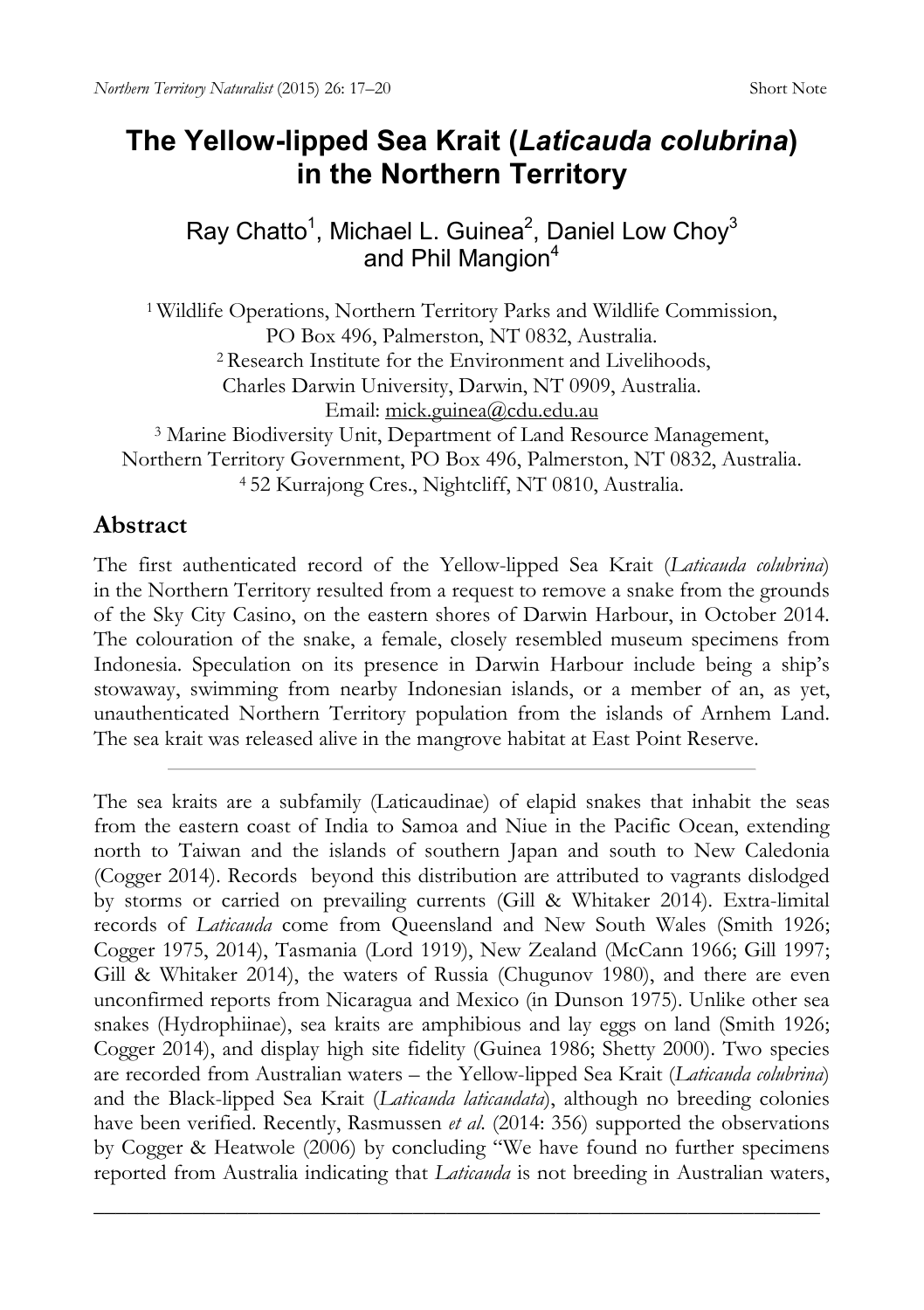despite there being breeding populations from surrounding countries (Bonnet *et al*. 2009; Brischoux & Bonnet 2009)." Substantial populations of *Laticauda guineai* share the northern Australian continental shelf with Papua New Guinea (Cogger & Heatwole 2006). The absence of sea kraits from the Australian sea snake fauna has been attributed to a cold water barrier in the Timor Sea during the lower sea levels of the Pleistocene (Cogger 1995), or by competitive exclusion by the more numerous and speciose sea snakes of the genus *Aipysurus* (McCarthy 1986), or from a lack of survey effort on the vast northern coastline (Heatwole & Guinea 1993). Therefore, the discovery of a specimen of *Laticauda* ashore in the Northern Territory is significant given our lack of understanding of factors limiting the distribution of species of this genus. The mangrove-lined shores of Darwin Harbour interspersed with rocky headlands and sandy beaches are similar to the habitats occupied by *L. colubrina* in Fiji (Guinea 1986) and in Bali, Indonesia (Mick Guinea, pers. obs.).

On Saturday 18 October 2014, contract snake catcher PM answered a call to remove a snake from the Sky City Casino (12°26.883'S, 130°49.804'E) at Mindil Beach on the eastern shore of Darwin Harbour (Anonymous 2014). The snake (Figure 1) was a female Yellow-lipped Sea Krait (*Laticauda colubrina*), 127 cm in total length with a tail length of 14 cm. It was taken to the Wildlife Operations Unit of Northern Territory Parks and Wildlife Commission at Berrimah, where it was formally identified and a tissue sample (consisting of some belly scales, which are presently deposited in the Flora and Fauna Division, Berrimah, under Reference Number CCM4057, and will ultimately be deposited in the South Australian Museum) was taken for future study (Terry Mahney, pers. comm.). The snake was released unharmed at East Point in Darwin Harbour two days later. The appearance of this individual in Darwin Harbour raises questions as to its origin and how it arrived on Mindil Beach.

Populations of *Laticauda colubrina* are well established on the Indonesian islands north of Darwin. These include Roti, Timor (including Timor-Leste), Tanimbar, Aru and Papua (De Rooij 1917, Heatwole *et al.* 2005). Colouration, body pattern and genetics have separated *L. colubrina* from its regionally restricted congeners *L. guineai* from Papua New Guinea and *L. saintgironsi* from New Caledonia (Heatwole *et al.* 2005; Cogger & Heatwole 2006; Lane & Shine 2011). The Darwin Harbour specimen had 39 narrow black bands along its body and tail that indicated a closer affinity to the Southeast Asian populations than to populations in the Pacific Ocean. The pattern and colouration of the Darwin Harbour specimen more closely resembled a specimen (WAM R.40116) from Aru, Indonesia, in the herpetological collection of the Western Australian Museum than a specimen (NTM R.2855 possibly *L. guineai*) with more bands from Port Moresby, Papua New Guinea, held in the Museum and Art Gallery of the Northern Territory reptile collection.

The sea krait either arrived in Darwin Harbour by swimming from nearby islands in Indonesia or was transported as a stowaway aboard a vessel. Due to the arboreal and

\_\_\_\_\_\_\_\_\_\_\_\_\_\_\_\_\_\_\_\_\_\_\_\_\_\_\_\_\_\_\_\_\_\_\_\_\_\_\_\_\_\_\_\_\_\_\_\_\_\_\_\_\_\_\_\_\_\_\_\_\_\_\_\_\_\_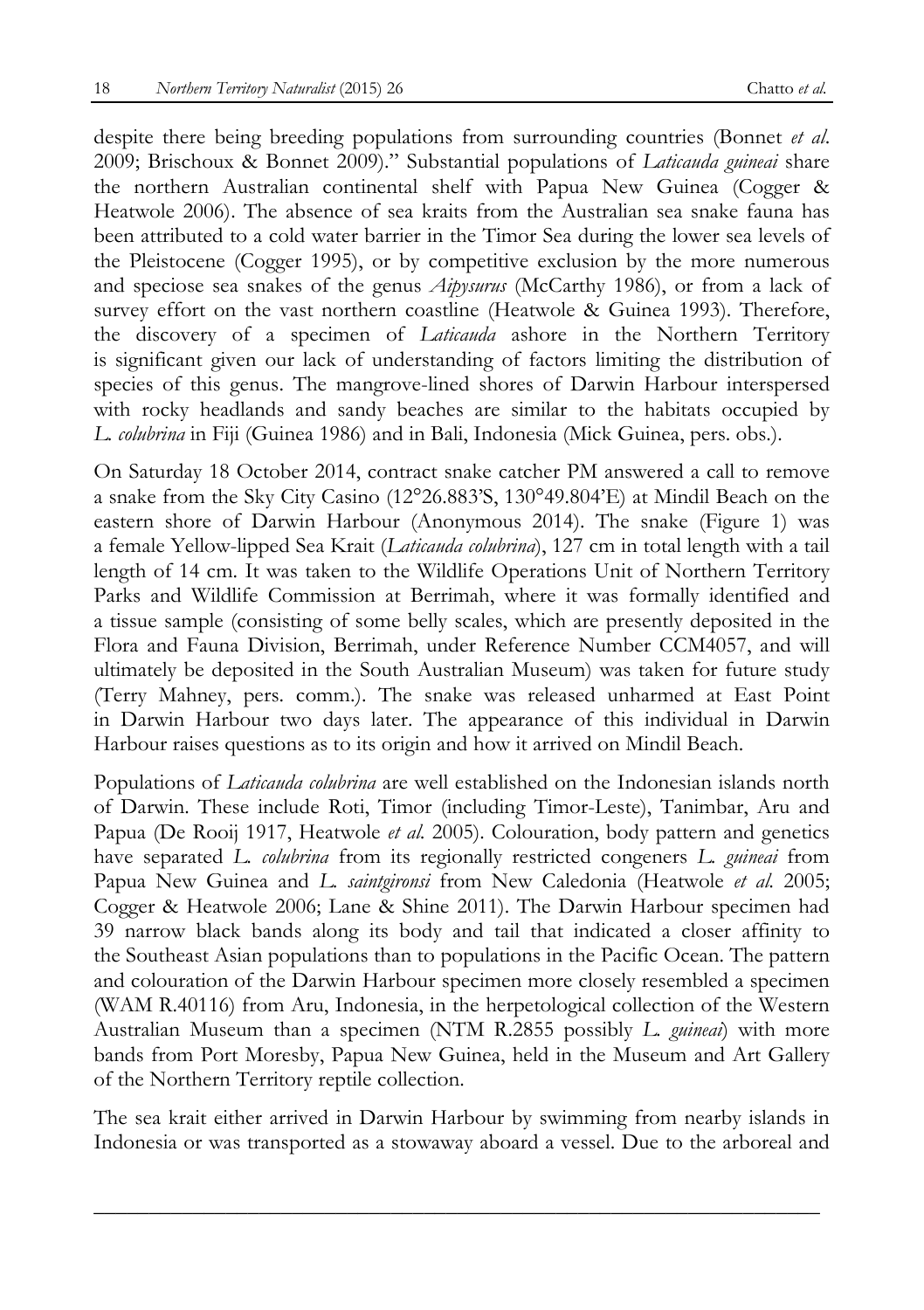

**Figure 1.** The Yellow-lipped Sea Krait captured at Mindil Beach, Darwin Harbour. (Ray Chatto)

amphibious habits of this species (Guinea 1986; Shine & Shetty 2001; Bonnet *et al.* 2005), entering a boat as stowaway is the more likely scenario. Alternatively, the specimen could belong to a local unauthenticated population from Brumby Island in Arnhem Land (Chatto & Baker 2008).

A possible specimen of *Laticauda* sp. was also observed in a rock pool at East Point, Darwin Harbour, by D.L.C. in the 1980's, but it was not collected. Although the specimen reported here from Mindil Beach is the first authenticated record of *L. colubrina* in Darwin Harbour, its presence in Northern Territory waters poses some interesting questions. Could more individuals establish a resident population? How might climate change affect the distribution of sea snakes in the future by altering habitats, ocean currents and temperatures? More research into the factors limiting the distribution of this species is required to answer these questions.

## **References**

- Anonymous (2014) Sea krait's casino punt winds up as a shore thing. *Northern Territory News* for Tuesday October 21 2014, 2.
- \_\_\_\_\_\_\_\_\_\_\_\_\_\_\_\_\_\_\_\_\_\_\_\_\_\_\_\_\_\_\_\_\_\_\_\_\_\_\_\_\_\_\_\_\_\_\_\_\_\_\_\_\_\_\_\_\_\_\_\_\_\_\_\_\_\_ Bonnet X., Brischoux F., Pearson D. and Rivalan R. (2009) Beach rock as a keystone habitat for amphibious sea snakes. *Environmental Conservation* 36, 62–70.